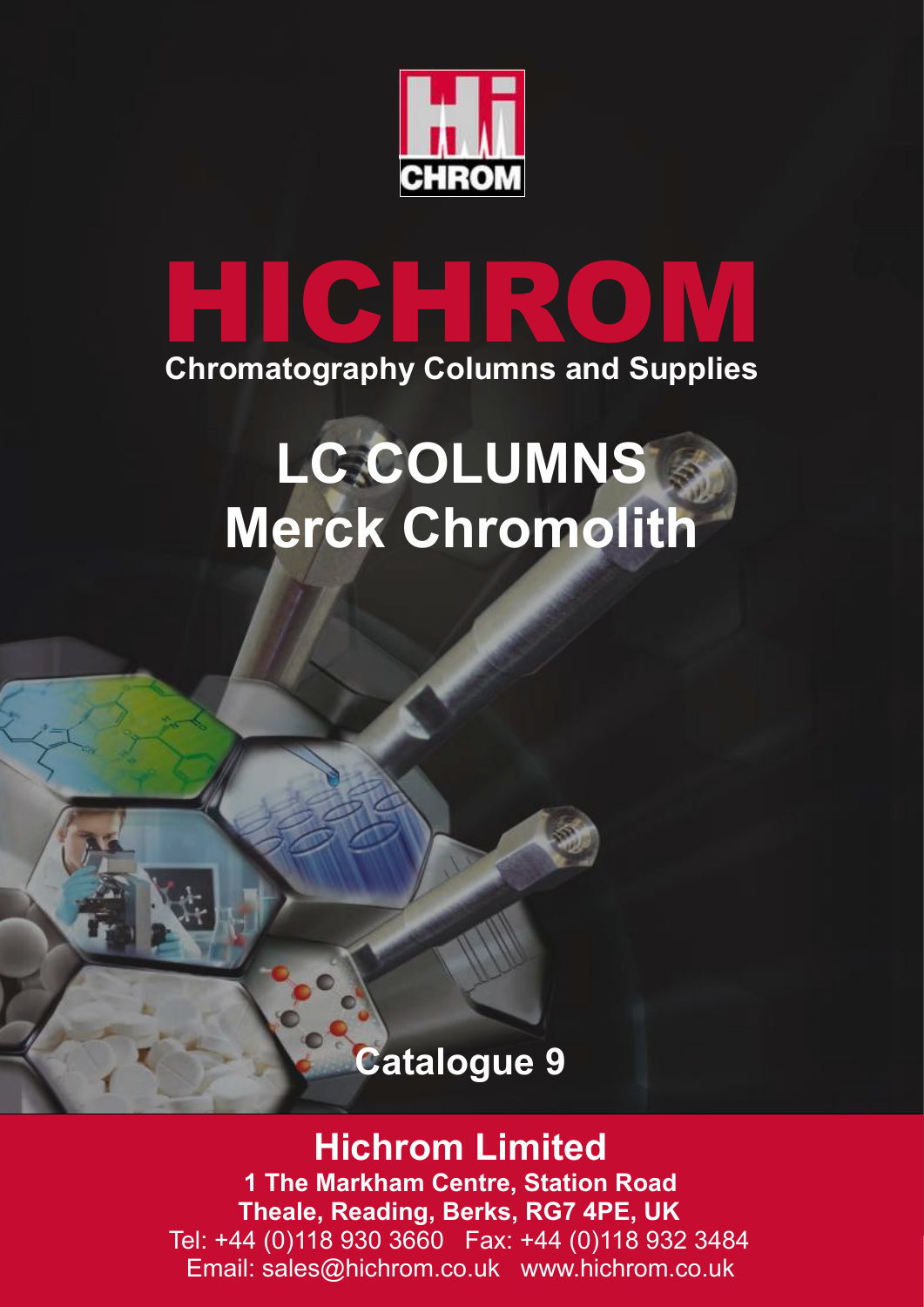## Chromolith®

- Monolithic silica with bimodal pore structure
- Reduced back pressure compared with particulate silica
- Fast analysis, high throughput

Chromolith® HPLC columns consist of monolithic rods made of highly porous metal-free silica. The rods are mechanically stable and chemically resistant. After derivatization and endcapping the silica rods are clad in PEEK.



#### Specifications of Chromolith Columns

| <b>Chromolith Phase</b> | Macropore Size (µm)         | Mesopore Size (nm) | Surface Area $(m^2/g)$ | Carbon Load (%)          | <b>Endcapped</b> |  |
|-------------------------|-----------------------------|--------------------|------------------------|--------------------------|------------------|--|
| $RP-18e$                | $1.5^{1}$<br>2 <sup>2</sup> | 13                 | 300                    | 18                       | Yes              |  |
| High Resolution RP-18e  | 1.15                        | 15                 | 250                    | 18                       | Yes              |  |
| RP-8e                   |                             | 13                 | 300                    | 11                       | Yes              |  |
| NH <sub>2</sub>         | ∩                           | 13                 | 300                    | $\overline{\phantom{0}}$ | <b>No</b>        |  |
| Si                      |                             | 13                 | 300                    |                          | <b>No</b>        |  |

<sup>1</sup> For 2mm i.d. columns <sup>2</sup>

 $2$  For 3, 4.6 and 10mm i.d. columns

### Features of Chromolith Columns

- Bimodal pore structure. Chromolith silica has a porosity exceeding 80% and a unique bimodal pore structure. A dense network of macropores, each 2µm in diameter (1.5µm for 2mm i.d. columns), dramatically reduces the column back-pressure and allows the use of faster flow rates, thereby considerably reducing the analysis time. Within the skeletal structure of the rod is a further network of mesopores, each 13nm in diameter, which provides the large active surface area for high efficiency separations.
- Selectivity. Chromolith columns show comparable selectivity to conventional reversed-phase columns, so existing methods can be easily transferred with only minimal method development. However, retention times are shorter on the Chromolith columns.
- Speed of analysis. Separations twice as fast and at half the column back pressure compared to conventional reversed-phase 5µm columns, can be achieved. Very fast analyses can be accomplished by the use of very high flow rates (up to 10ml/min). Since efficiency does not decrease with increased linear velocity as significantly as with traditional particulate columns, flow programming is feasible. Figure 1 shows the separation of a range of antihistamines on a Chromolith FastGradient RP-18e column. Ultra-high performance, combined with low operating pressures, is achieved with both UHPLC and conventional HPLC systems.
- Column coupling. Several Chromolith columns can be linked in series producing a column with a theoretical plate count significantly higher than particulate columns.
- Flow programming. Chromolith columns are very responsive to changes in flow rate, due to fast re-equilibration. Flow rates can be changed in mid flow to shorten separation time once the target compound has successfully eluted.



Figure 1. Ultra-fast separation of antihistamines

• Chromolith CapRod®. Chromolith CapRod® capillary columns combine the speed of monolithic silica technology with the sensitivity of nano LC. Columns provide excellent separations and are ideal for high throughput, high sensitivity proteomics applications. Chromolith CapRod columns are designed for use with various nano or capillary LC systems, providing high efficiency and performance when coupled to mass spectrometers, both on-line (ESI, nanospray) and off-line (MALDI). Chromolith CapRod capillary columns are supplied complete with sleeves and standard 1/16<sup>°</sup> PEEK fittings to enable direct coupling to a UV detector or mass spectrometer.



**Por**